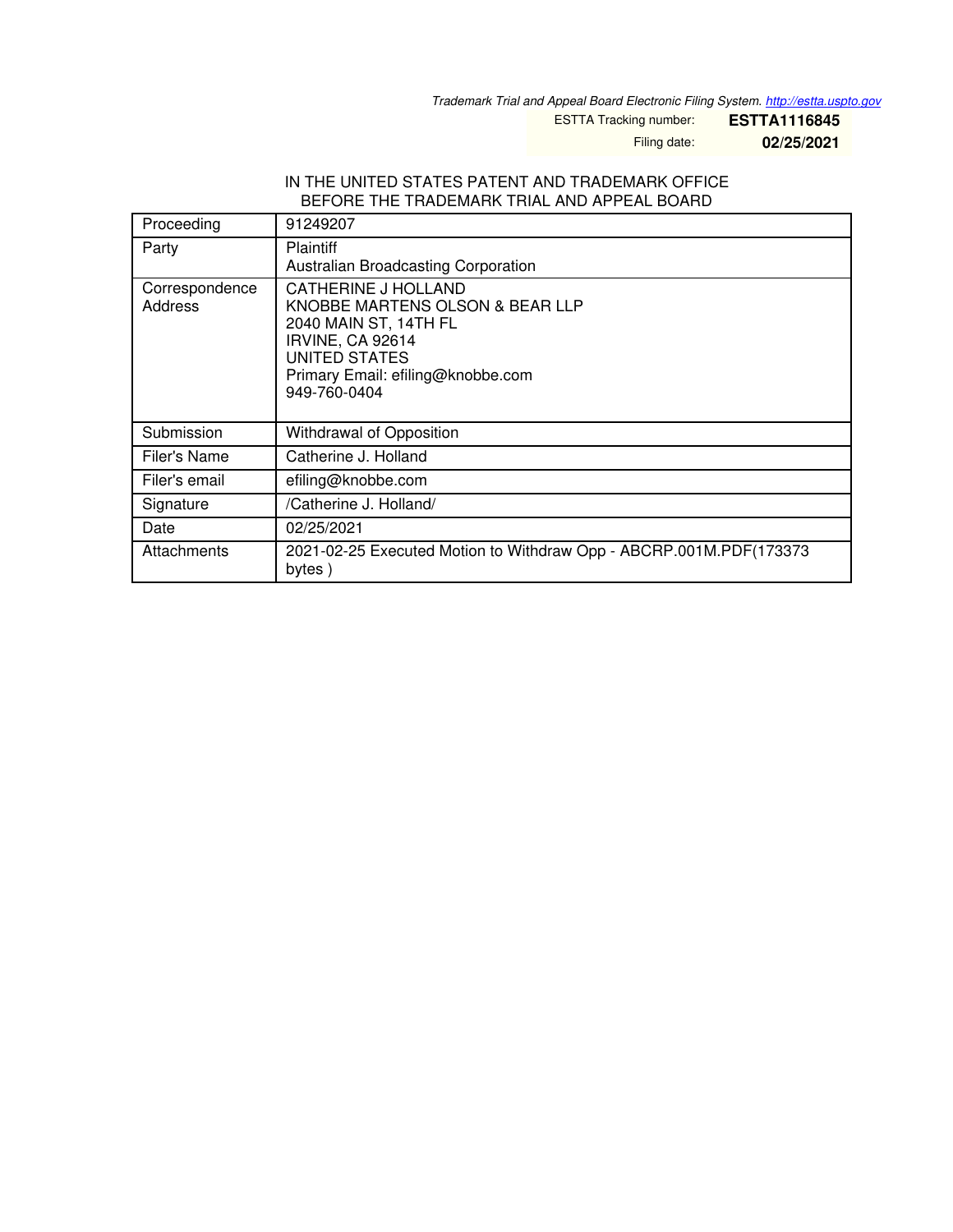## **IN THE UNITED STATES PATENT AND TRADEMARK OFFICE BEFORE THE TRADEMARK TRIAL AND APPEAL BOARD**

 $\lambda$  $\lambda$ )  $\lambda$ ) ) ) ) ) ) )

Australian Broadcasting Corporation,

Opposer,

v.

Movies Anywhere, LLC,

Applicant.

Opposition No.: 91249207

Serial Nos.: 87/640536, 87/640521, 87/640539 and 87/640535



## **STIPULATED MOTION TO WITHDRAW OPPOSITION**

Commissioner for Trademarks P.O. Box 1451 Alexandria, VA 22313-1451

Dear Sir or Madam:

Opposer, Australian Broadcasting Corporation, ("Opposer"), hereby requests that the above-captioned opposition filed in connection with Application Serial Nos.: 87/640536, 87/640521, 87/640539 and 87/640535 be withdrawn without prejudice pursuant to TBMP § 601.02 and 37 C.F.R. §2.114(c). Applicant, Movies Anywhere, LLC, ("Applicant"), hereby consents to the withdrawal of the opposition.

Respectfully submitted,

Date: February 25, 2021 By: /Catherine J. Holland/

Catherine J. Holland Lynda J. Zadra-Symes Victoria E. Ellis 2040 Main Street, 14th Floor Irvine, CA 92614 (949) 760-0404 efiling@knobbe.com Attorneys for Opposer, Australian Broadcasting Corporation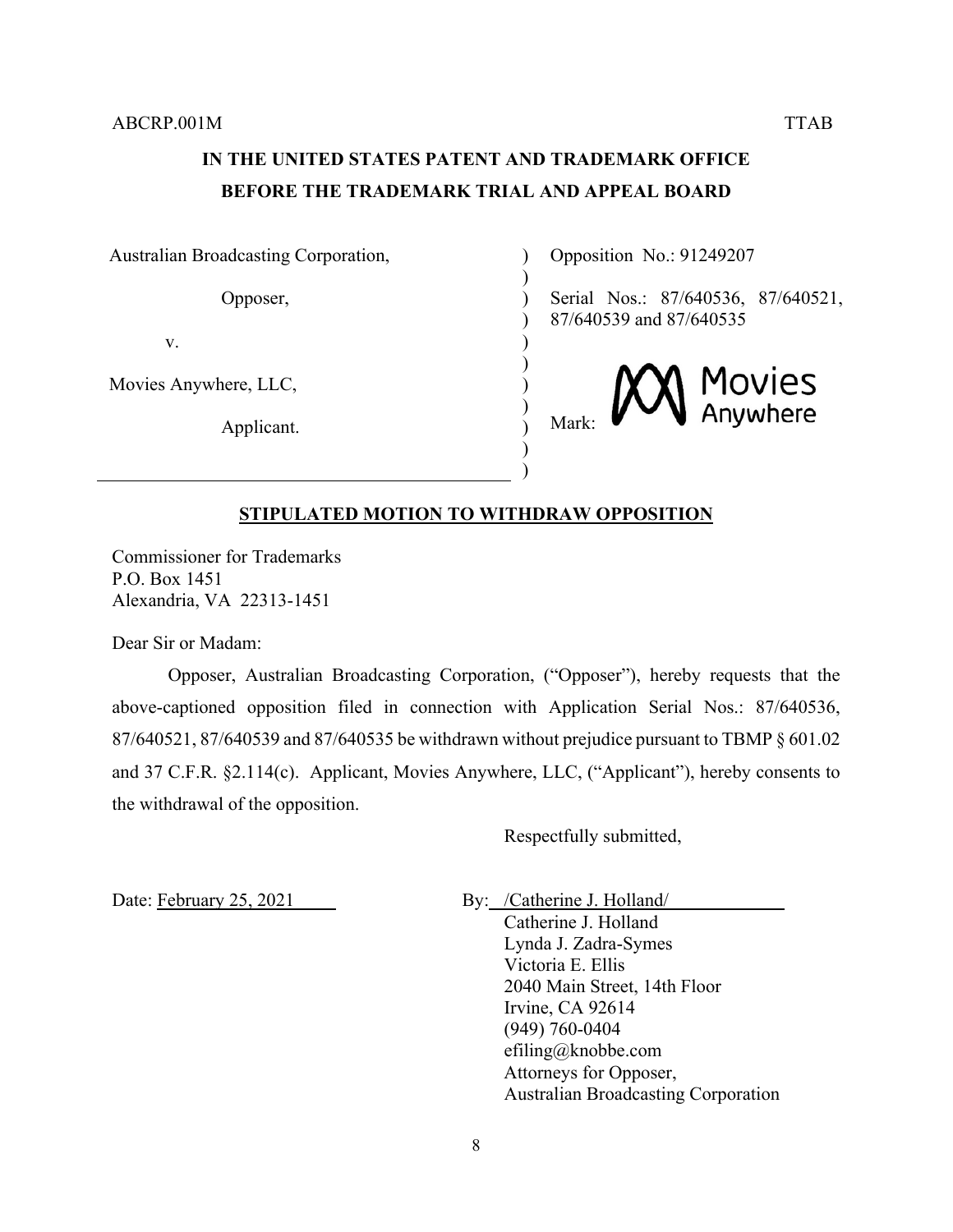Date:

 $\frac{1}{2}$ 6

 $\overline{\mathcal{U}}$  $By:$ 

Linda K Mcleod<br>Kelly IP LLP<br>1300 19th Street NW, Suite 300<br>Washington, DC 20036 Attorneys for Applicant,<br>Movies Anywhere, LLC